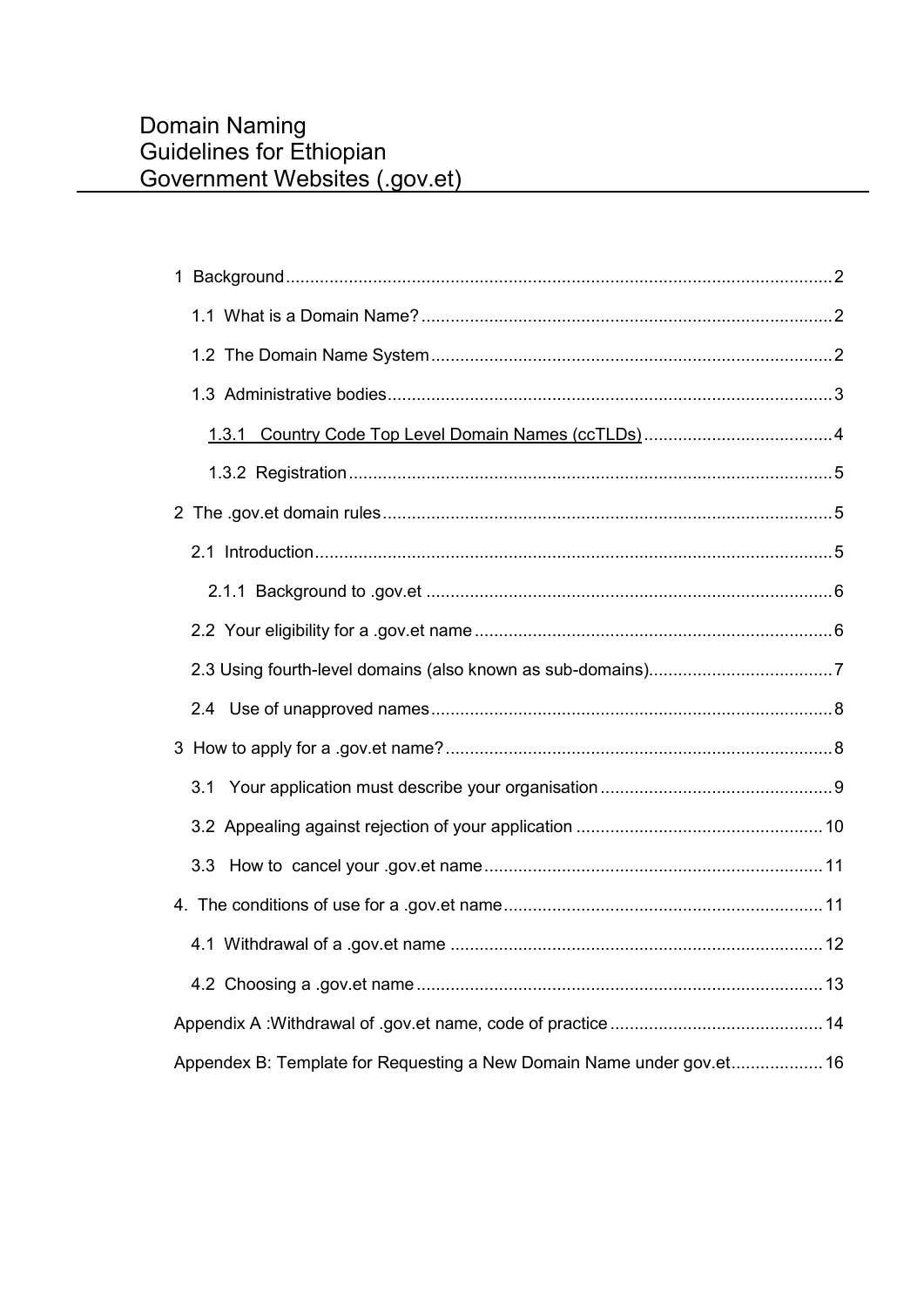# <span id="page-1-0"></span>**1 Background**

# <span id="page-1-1"></span>**1.1 What is a Domain Name?**

A domain name is the user-friendly form of an Internet address. They are commonly used to find websites, for example, [http://www.eictda.gov.et](http://www.eictda.gov.et/) is used to find the Agency's website. A domain name also forms the basis of other methods or applications on the Internet, for example, email addresses (name@eictda.gov.et), and for file transfer – ftp addresses (ftp.eictda.gov.et).

# <span id="page-1-2"></span>**1.2 The Domain Name System**

The Domain Name System (DNS) comes from the early days of the Internet when it was a small network for defence and academic research purposes. The DNS system that we use today was introduced in 1984. The system is essentially a global addressing system. It is the way that domain names are distributed, located and translated into Internet Protocol (IP) addresses and vice versa; a process known as 'resolution'. A domain name is a unique alias for an IP address (a number for example, IP 212.24.85.85), which is an actual physical point on the Internet.

The DNS forms a hierarchy with Top Level Domains (TLDs), Second Level Domains (SLDs), Third Level Domains (3LDs) and so forth. The Top Level Domains (TLDs) are administered internationally by the Internet Corporation for Assigned Names and Numbers (ICANN) which is also the overall body for providing the Uniform Domain Resolution Policy.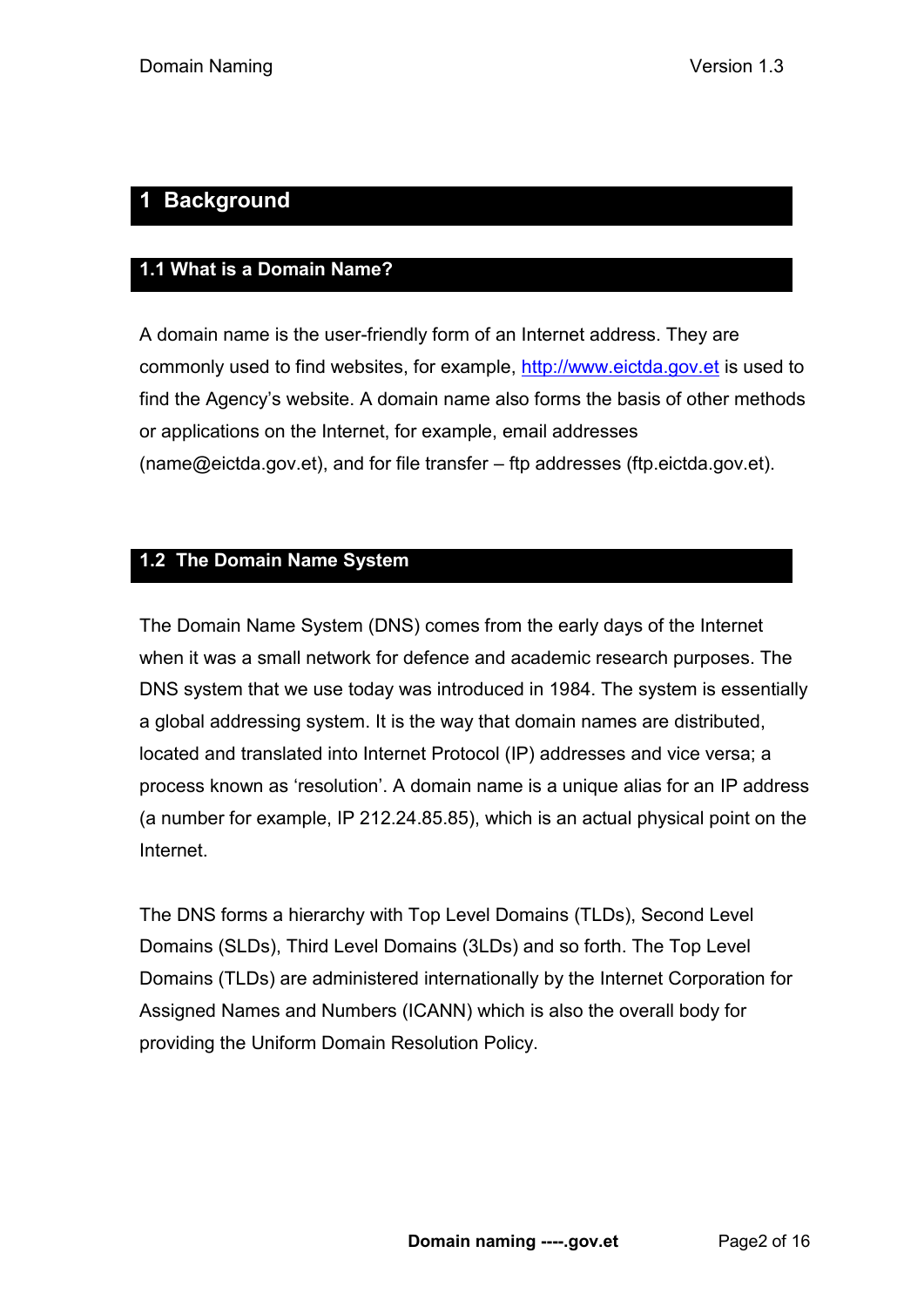

# <span id="page-2-0"></span>**1.3 Administrative bodies**

The Top Level Domain names are divided into various types, for example:

• the generic top-level domains (gTLDs) such as

| .com                                                                  | .net | .org | .info |
|-----------------------------------------------------------------------|------|------|-------|
| and the country-code top-level domains (ccTLDs), such as<br>$\bullet$ |      |      |       |
| .et                                                                   | .cn  | .nl  | .de   |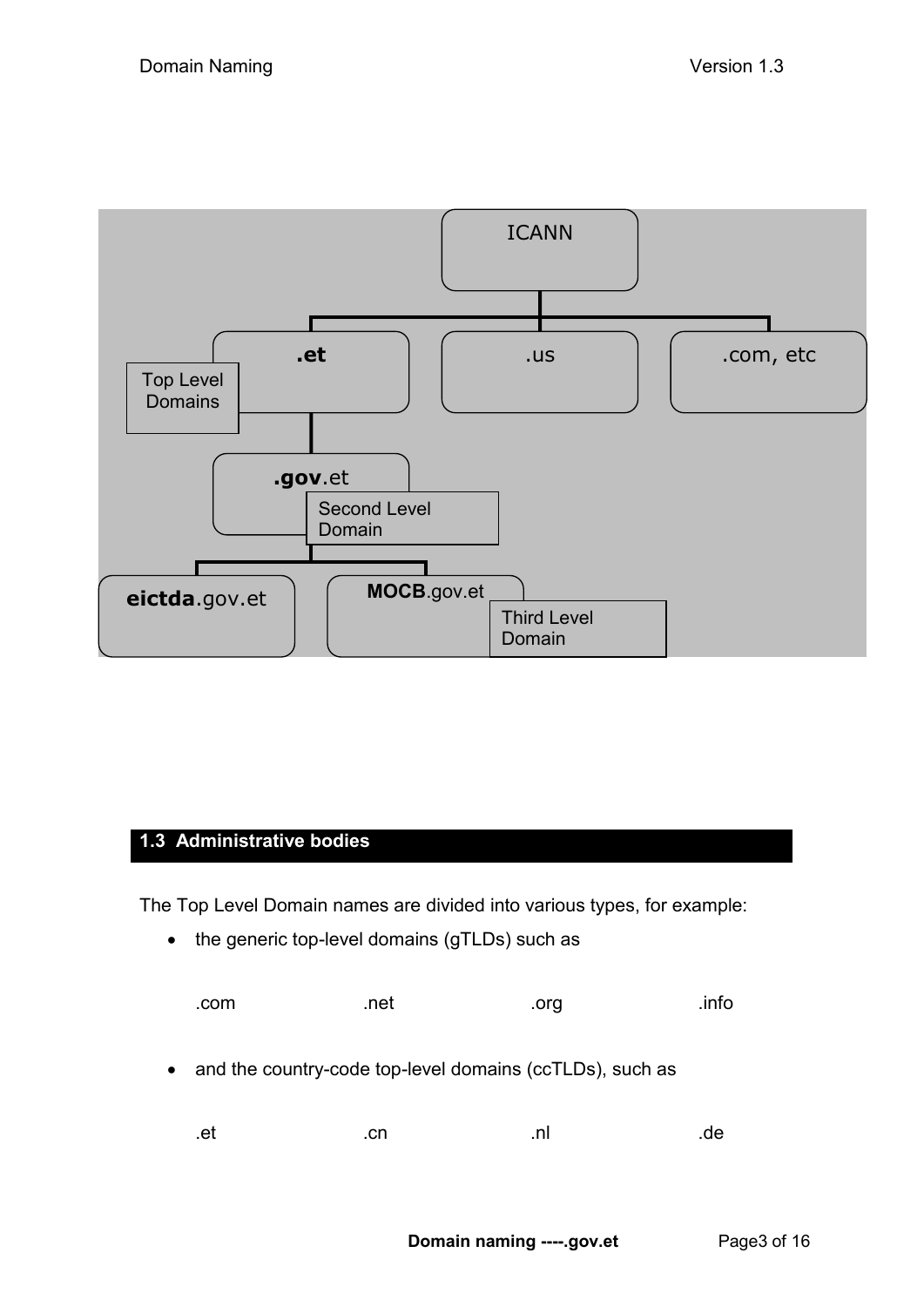ICANN does not act as the Registry for domain name. Each of these Top Level Domains has its approved Registry that manages the administration and registration formalities for the domain according to published regional or national polices (.et not specifically given to any institution).

# **1.3.1 Country Code Top Level Domain Names (ccTLDs)**

There are over 250 Top Level Domain names organised on a country-by-country basis and based upon ISO 3166-1. For example:

| .et (Ethiopia)  | .ca (Canada) |
|-----------------|--------------|
| $.de$ (Germany) | $cn$ (China) |

Some countries allow anyone to register a domain name in that country; others require a local connection, or if there is no such connection, that the domain name matches trademark registration within that country.

The design of the naming structure under a country code rests with the country manager (Registry). Some ccTLDs are only available with a second level domain (SLD) attached.

For example, we are more familiar with our domain names divided into three levels

top-level (ccTLD) -- *.et* second-level (SLD) -- *.gov.et*  third-level (3rdLD) -- *eictda.gov.et*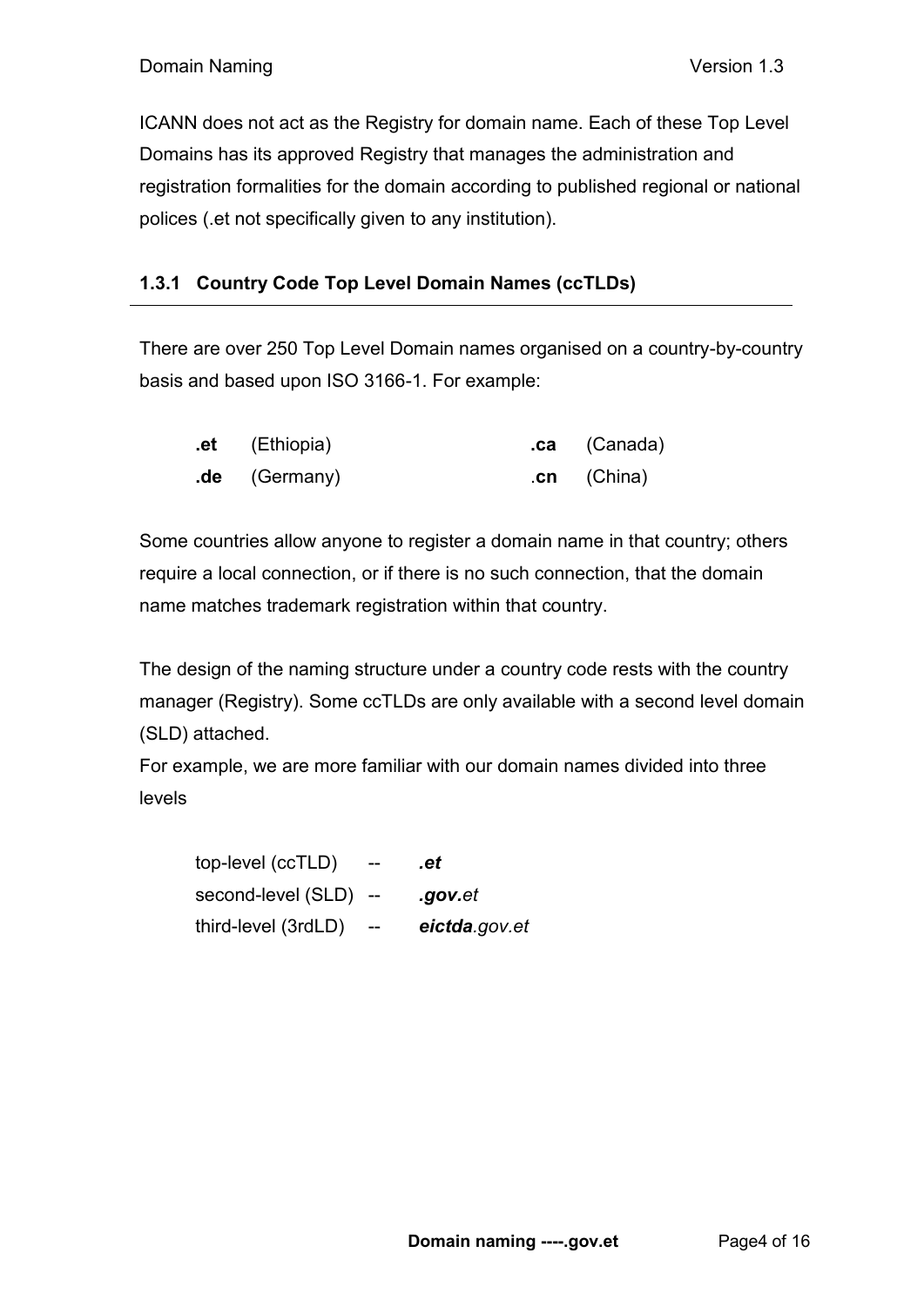### <span id="page-4-0"></span>**1.3.2 Registration**

This is usually on a 'first come, first served' basis. This has led to problems such as 'cyber squatting'. However, in an attempt to reduce this a given period during which trademark and other rights owners are allowed some priority to register their names will be introduced.

Registration of a domain name does not automatically means ownership of it forever. Registrations are usually for a fixed period which has to be renewed. Initial periods are usually 10 years for gTLDs and 2 years for ccTLDs.

Risk management – public organisations wishing to maximise a web presence in relation to their name and/or their brands need to think about registration as soon as opportunities arise, and to plan defensive registrations to ward off similar domain names falling into the hands of others.

# <span id="page-4-1"></span>**2 The .gov.et domain rules**

### <span id="page-4-2"></span>**2.1 Introduction**

This guide sets out the national, that is, Ethiopian wide, rules and principles for registering and managing a .gov.et domain name. These rules are also known as the *'Eligibility Guidelines'*.

Follow the steps:

- Determine if you qualify to register and manage a .gov.et domain name.
- Review the domain naming conventions and ensure that your proposed name complies.
- See section **3 how do you apply for a .gov.et name?** for a list of the information required to successfully apply for a registration.
- Be aware of the full Terms and Conditions that apply to the use of a .gov.et name.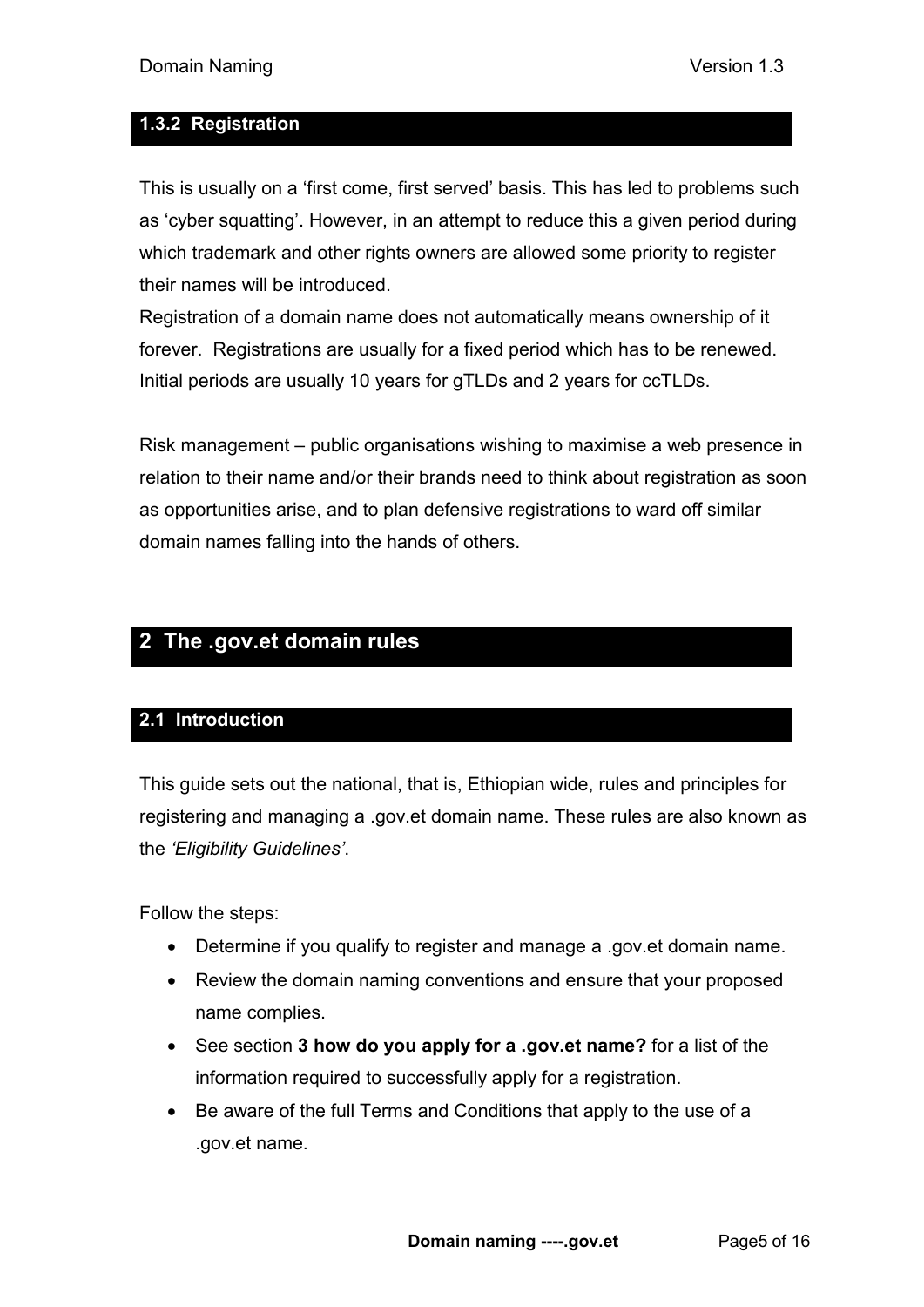These guidelines apply to all new requests for registration of .gov.et names. Some domain names were registered before these current rules were published. Such names should be regarded as exceptional, and not as setting a precedent.

Domain names are not automatically issued and not on a first come first served basis.

If you have any questions about these rules or specific candidate names direct them to *ndc@eictda.gov.et*. Applications for registration *must not* be sent to this email address – see section **3 how to apply for a .gov.et name?**

### <span id="page-5-0"></span>**2.1.1 Background to .gov.et**

The highest sub-domain underneath **.et** is called a second-level domain (SLD). **.gov.et** is such a second level domain. The EICTDA is responsible for the policy governing the .**gov.et** domain and for managing these rules. A name registered within the .gov.et, for example, *eictda.gov.et* is known as a third-level domain.

### <span id="page-5-1"></span>**2.2 Your eligibility for a .gov.et name**

To preserve the integrity of the .gov.et namespace, the registration/ownership of .gov.et names is limited to:

- Ethiopian government and devolved administration departments and agencies,
- executive and advisory non-departmental public bodies and appropriate projects, and
- local and regional government bodies (including properly constituted town).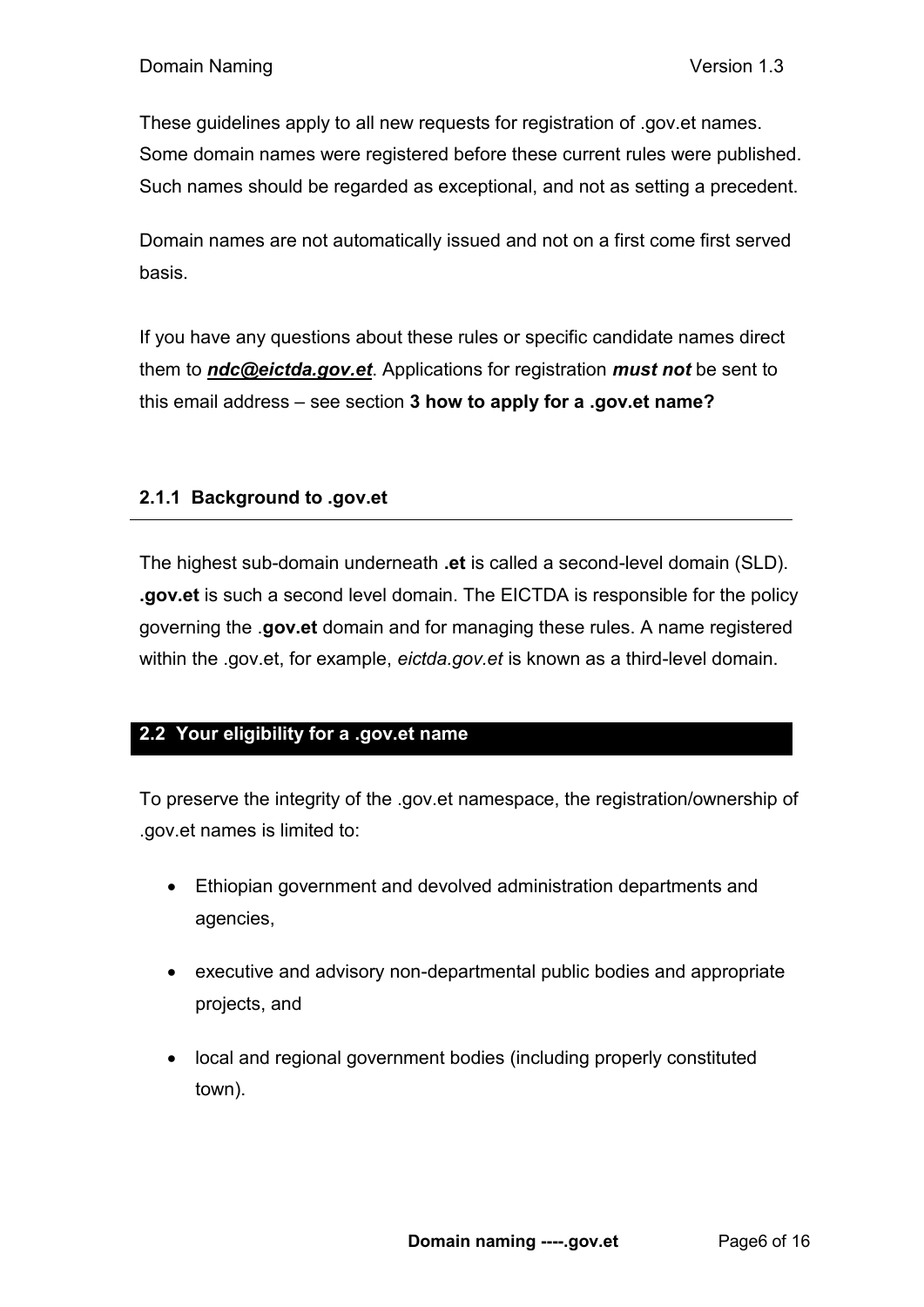#### **The following are not eligible for a .gov.et domain:**

- o individuals;
- o associations representing public sector staff;
- o charitable, voluntary and privately owned organisations;
- $\circ$  private companies (limited by shares or guarantee), private unlimited companies and public liability companies;
- o public, privately owned or charitable organisations *undertaking work or programmes within the public sector;*
- o internet management and network related companies, including ISPs and hosting companies;
- o when a public sector organisation, with a .gov.et domain name, undergoes a change of status that ordinarily would make it ineligible, for example, moving into the charity, voluntary, limited company or commercial sectors;
- o international organisations
- o Others may be identified during registration

# <span id="page-6-0"></span>**2.3 Using fourth-level domains (also known as sub-domains)**

Departmental, agency, regional and local agencies, departments, branches, services, initiatives, projects, should generally be treated as a sub-domain (fourth-level) of their parent or sponsoring body, for example:

| [fourth-level] | Network.EICTDA.gov.et |
|----------------|-----------------------|
| [third-level]  | EICTDA.gov.et         |
| [Second-level] | .gov.et.              |
| [top-level]    | -91                   |

Fourth-level sub-domains enable you to develop a unique and additional website, if necessary within its own demilitarised zone, but are established by your Internet Service Provider and do not have to be registered by EICTDA.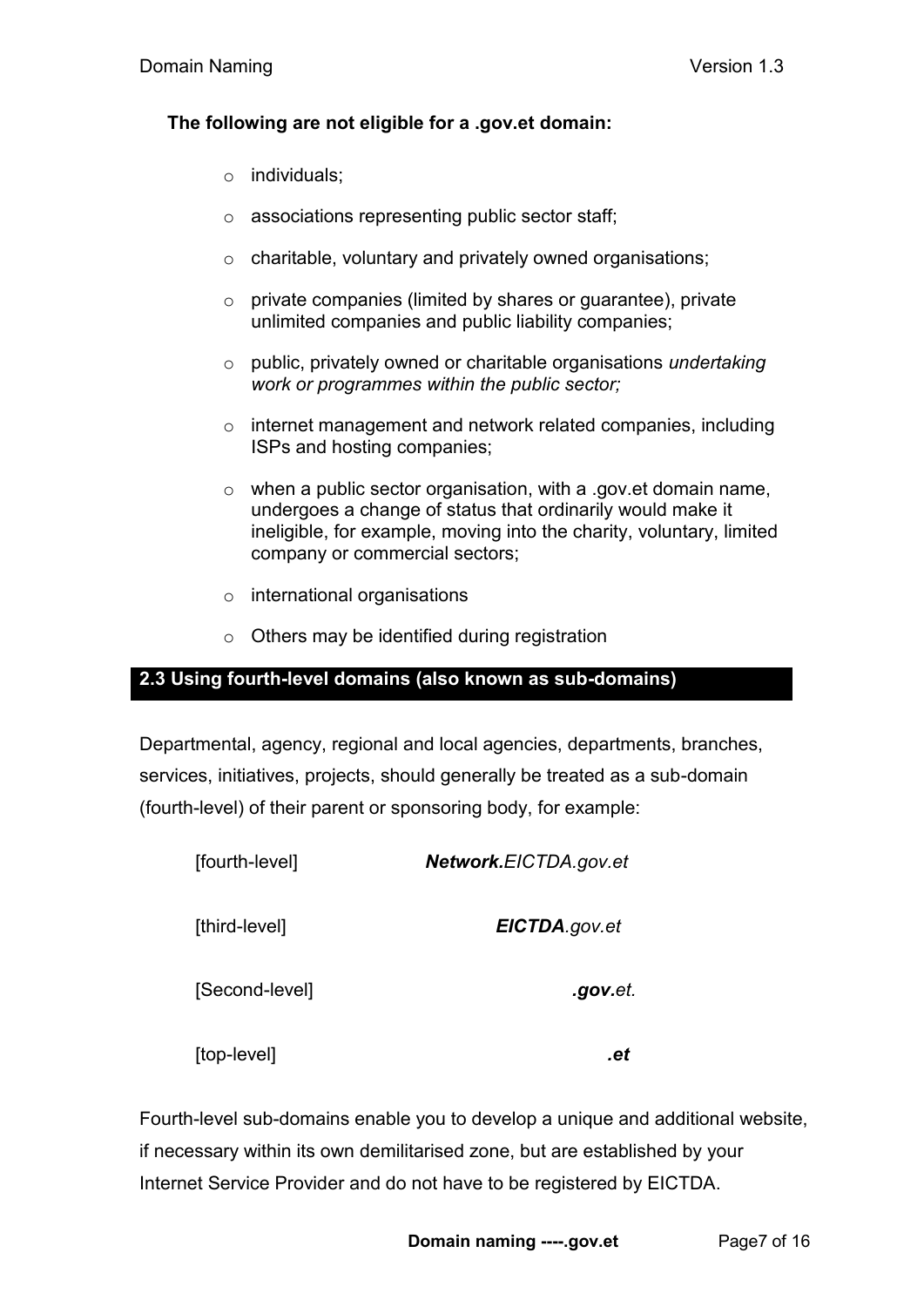#### <span id="page-7-0"></span>**2.4 Use of unapproved names**

You must not use a .gov.et domain name on promotional material, printed material or other media until it has been correctly applied for and formal approval given by the .gov.et Domain Naming and Approvals body, the EICTDA.

The EICTDA will not be responsible for any costs incurred by breaching this rule. Failure to secure approval prior to printing or communication errors is *not* a ground for appeal if the name is rejected.

If a typographic error is made on promotional material the use of a temporary domain name may be approved for use until the error is corrected.

# <span id="page-7-1"></span>**3 How to apply for a .gov.et name?**

Your application for a domain name *must* be submitted through an approved Internet Service Provider (ISP), which is the ETC, or other ISPs, who will act as your registration agent using the appropriate template (*see Appendix B for the template).* 

**Accuracy is important** – you need to give your ISP sufficient information – applications may be rejected if the applicant has supplied misleading or inadequate information.

- Entries in the 'to represent' field *must* reflect the organisation or project that the requested name will represent and not the domain owner or sponsoring organisation or project if this is different. This should be included in the 'domain owner' field.
- Entries for **Administrator** must be name/address of the person or contact point designated to receive communications from the EICTDA's Registrar related to the administration of the domain name. This person can be with the ISP or with the proposed domain name owner.
- Entries for **Technical contact** must be name/address of the person or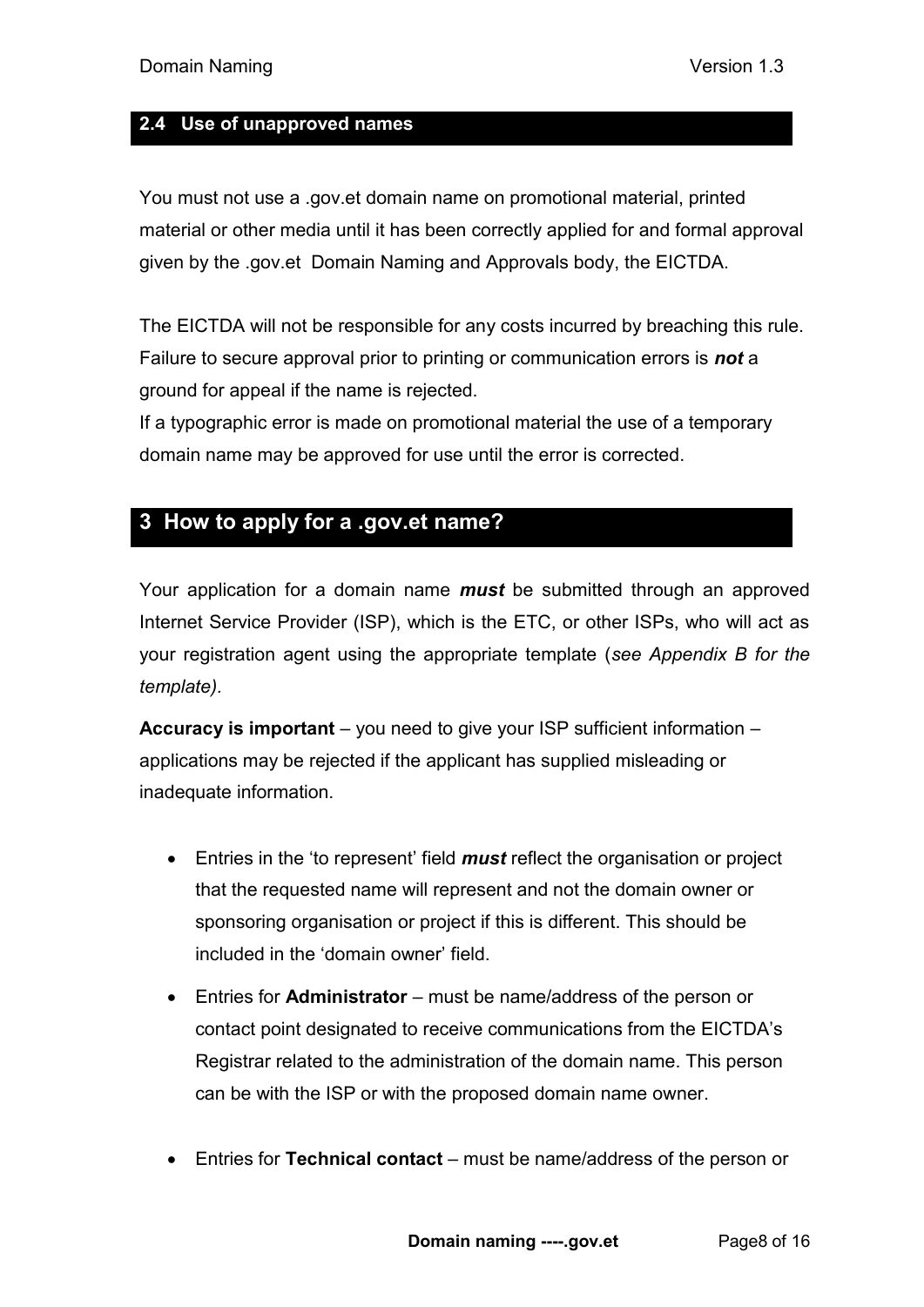contact point designated to handle technical issues associated with the domain name.

## <span id="page-8-0"></span>**3.1 Your application must describe your organisation**

# **If the information requested in a, b and c below is not provided the application will automatically be rejected.**

a. To be considered for an Ethiopian government domain name you *must* clearly describe how the status of your organisation (as domain owner) and the purpose of the domain name you are applying for.

Include:

- the status of your organisation (for example, central government, regional government, executive agency, town council);
- the role and objective of your organisation;
- the status of your staff (for example. civil servants, employees)
- to whom your organisation is accountable (for example, Ministry of Capacity Building).

b. **Purpose of the domain name** -- you *must* outline the primary purpose and planned content of your proposed domain name, for example, for:

- an information website
- a transactional website
- a discussion group website
- an educational website, eg, aimed at children/schools
- a redirect page, or a name being used for 'defensive' or 'typosquatting' and being redirect to; you must included the address to which the redirect is going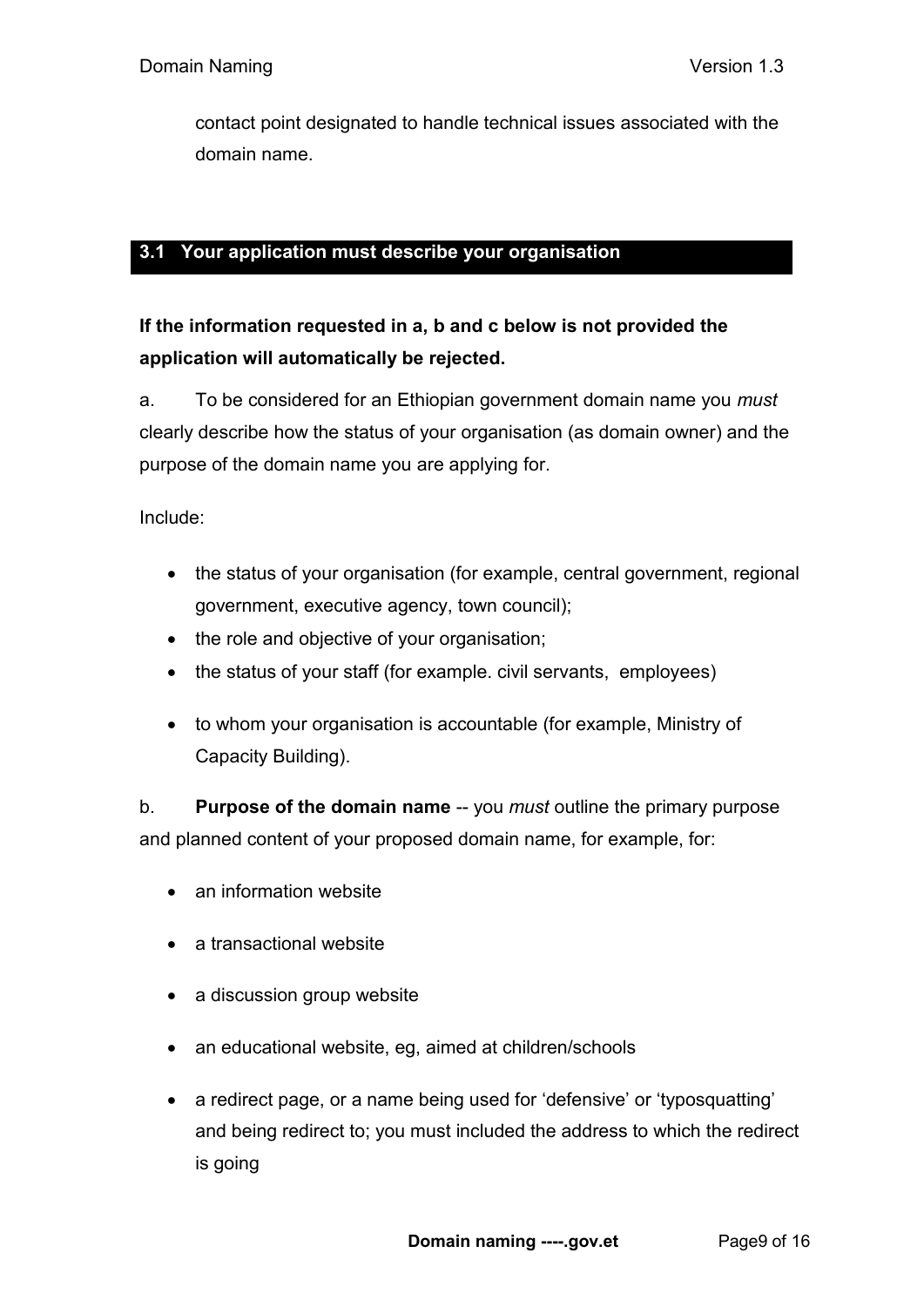• for email purposes only.

c. **Who is the audience for your website?** You *must i*dentify to us what is seen as your primary audience eg, educationalist, pensioners, general public, tax payers, etc

d. **Using abbreviations within your application.** Not everyone on the At the EICTDA may know what your abbreviations stand for. Spell them out when you first use them within your application.

e. The EICTDA reserves the right to check the details you provide and to contact named individuals about any individual application.

# <span id="page-9-0"></span>**3.2 Appealing against rejection of your application**

If your application is *rejected* it will be with advice explaining why the EICTDA has taken this decision.

You have the right to appeal against the decision. Your appeal should include new information on why you feel you should have the name you originally requested. Simply repeating your original application is inadequate.

Failure to secure an approved domain name prior to, for example, printing publicity and similar material, is *not* a ground for an appeal (see section **2.4** Use of unapproved names).

Applications will be rejected if inadequate information is supplied. In these cases an appropriate *resubmission* is required *not an appeal.*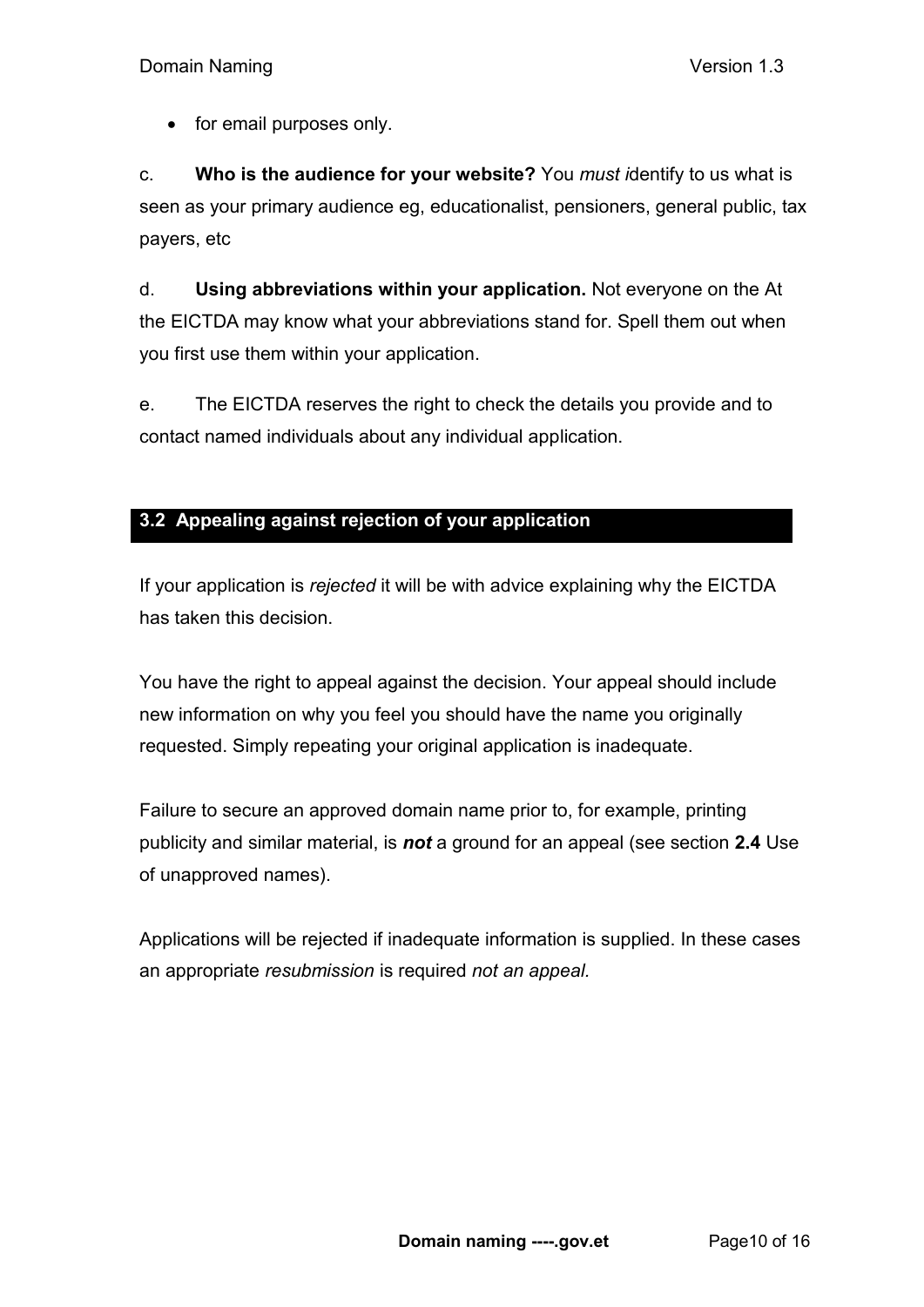## <span id="page-10-0"></span>**3.3 How to cancel your .gov.et name**

gov.et registrations may be cancelled by surrendering the Domain Name. An email requesting cancellation of the DNS entry should be sent by the ISP currently hosting the domain name. A confirmatory fax or letter, on headed notepaper, is also required from the name owner, confirming the fact of the cancellation.

Upon receipt of these documents, the EICTDA will cancel the Domain Name and remove its entry from the DNS Server. Both the name owner and the ISP will be advised once all actions are complete. Records of cancellation notification are kept for a period of two years.

# <span id="page-10-1"></span>**4. The conditions of use for a .gov.et name**

There are conditions and conventions attached to the .gov.et domain and the following paragraphs are intended to assist you in choosing a name and the conditions attached to the use of that name.

- a. The applications (Web, email, etc) using a .gov.et domain name must comply with current Ethiopian legislation. Legislation includes Copyright, Data Protection. Abuse of use will result in the name being withdrawn.
- b. The acceptance of the name is conditional on that name being used specifically and exclusively for the organisation on whose behalf it is registered. The EICTDA expects that the use of an approved domain name on a web server will lead directly to the home page for that organisation and not to that of its ISP/hosting service or any other agent, ie, a page on a non-public sector domain. Abuse of this principle will result in the name being withdrawn. See **Appendix A**. Code of Practice for withdrawal of a .gov.et name.
- c. Having a .gov.et domain name means you (the Registrant) have exclusive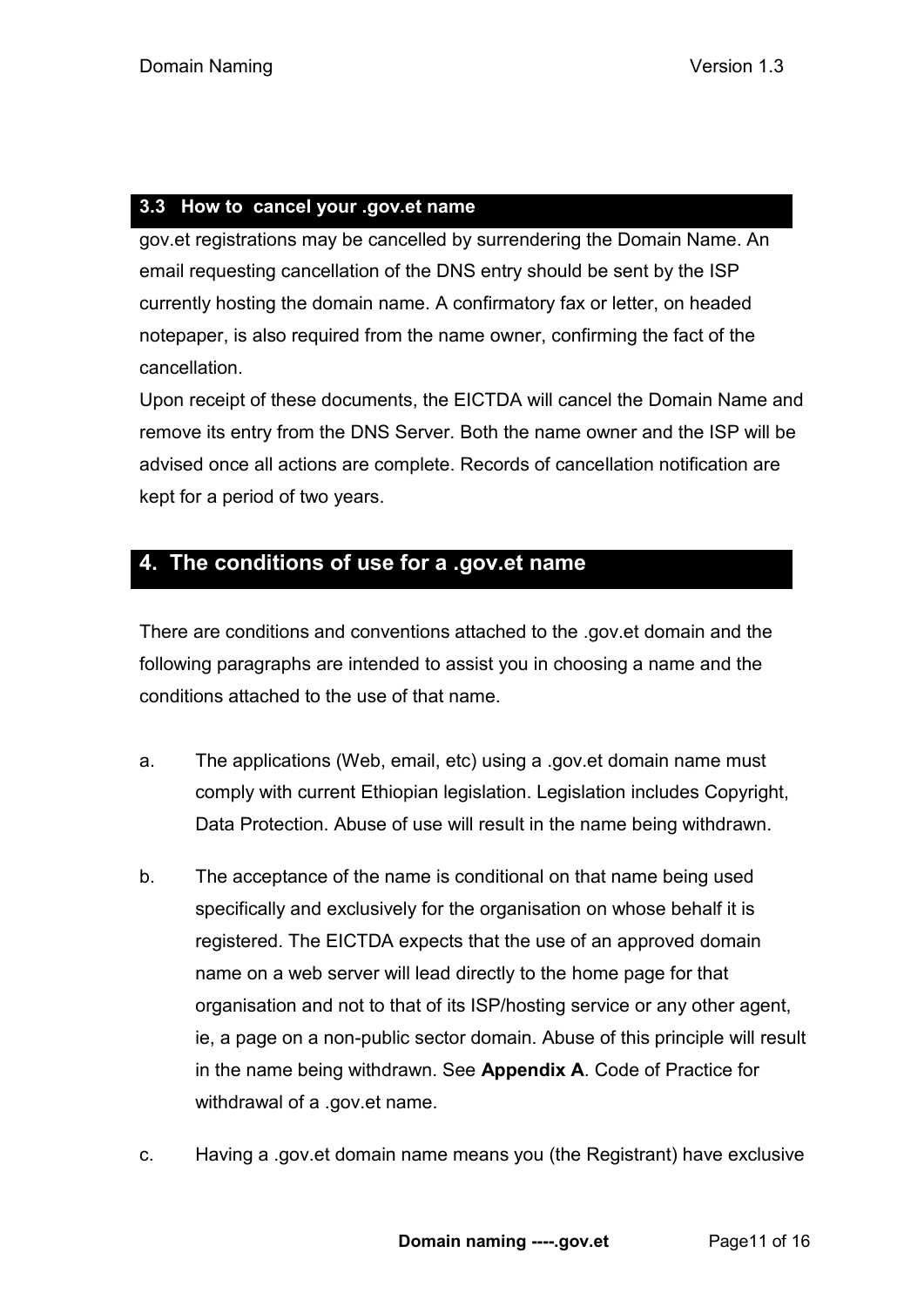right to its use. Your organisation does not own the domain name outright, periodical renewals have to be undertaken to retain the right to use it.

- d. If after registration the original status of your organisation or project changes to, for example, charity, voluntary or commercial status, then your eligibility for a .gov.et address ceases. You must inform us at *ndc@eictda.gov.et* and negotiate a timescale for termination of the name.
- e. A registration fee is levied on your Internet Service Provider. This covers a period of two years, after which a renewal fee is payable for each subsequent two year period.
- f. Registering a domain name does not mean that it is automatically a trademark.
- g. When your website goes live you must inform the EICTDA directly by email to *ndc@eictda.gov.et* confirming
	- a. the .gov.et URL of your home page,
	- b. the date that it went live as a public website, and
- h. It is recommended the managers of individual .gov.et domain names establish and maintain a generic website team email address, for example:

webmaster@\*\*\*\*.gov.et or where appropriate

### <span id="page-11-0"></span>**4.1 Withdrawal of a .gov.et name**

The following summarises conditions that may result in withdrawal of a .gov.et domain name. See **Appendix A**. Code of Practice for withdrawal of a .gov.et name.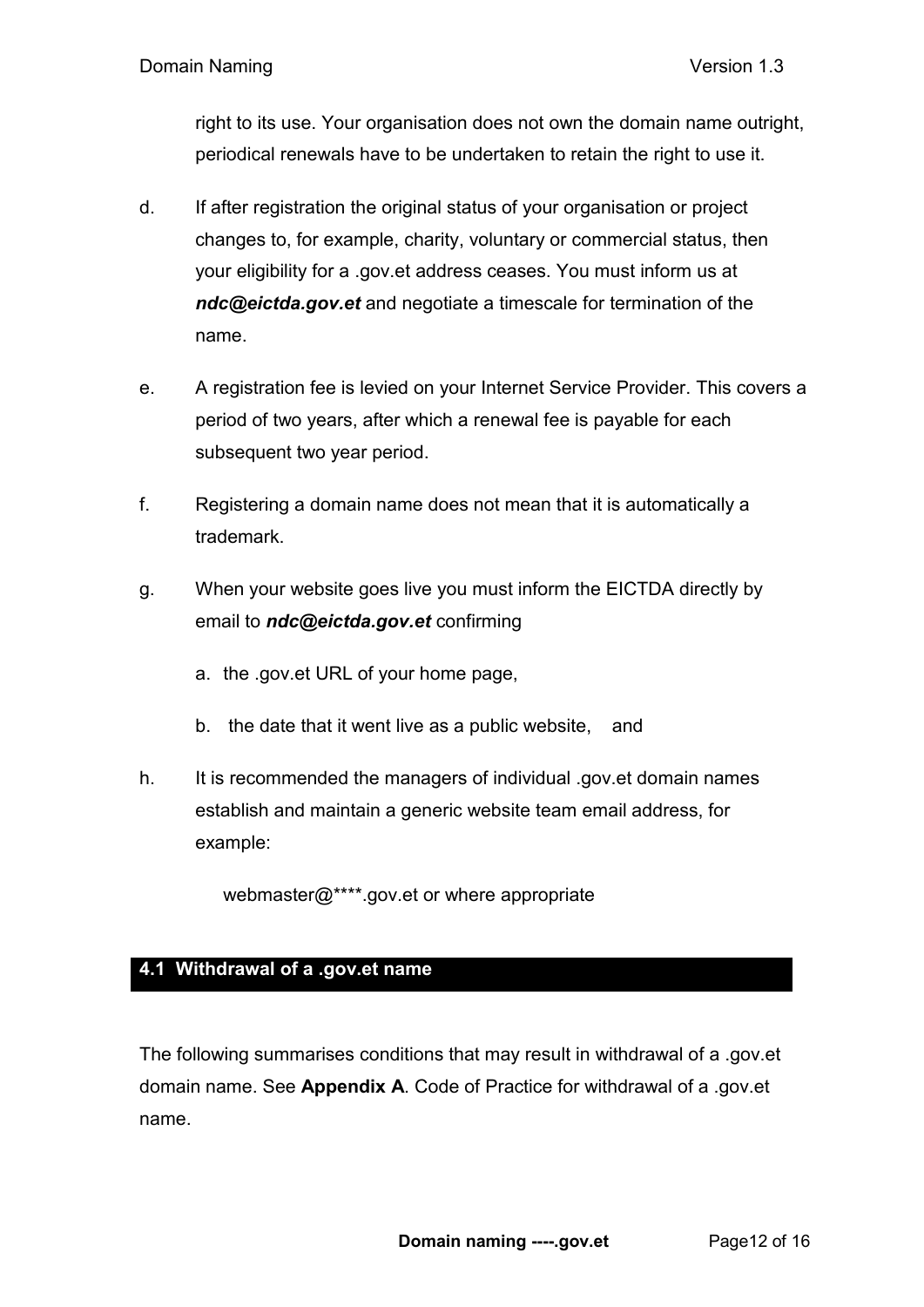- a. Non-conformance with the principle and practice of the rules and conditions.
- b. Persistent failure to maintain an accessible and functional website. For example, obsolete and de-commissioned domains – where there is persistent delivery of, for example, a code 404 page or a not found during the DNS lookup.
- c. Failure to renew the name.
- d. Change of status of the organisation or project that the domain name represents or change of status of the domain name owner. If you inform us at *ndc@eictda.gov.et* a suitable timescale for withdrawal can be negotiated.

# <span id="page-12-0"></span>**4.2 Choosing a .gov.et name**

Three and four letter abbreviations or acronyms will generally be considered **only** if:

- the domain name owner is a central Department of State (for example MoFA); or
- the domain name owner is a central government body such that it is generally known by that abbreviation within the public sector, and to the wider public (MOFED,MOH,MOCB); or
- it can be shown that there is no reasonable and meaningful alternative;
- local authority bodies should avoid using initials, wherever possible, as these are generally reserved for central government.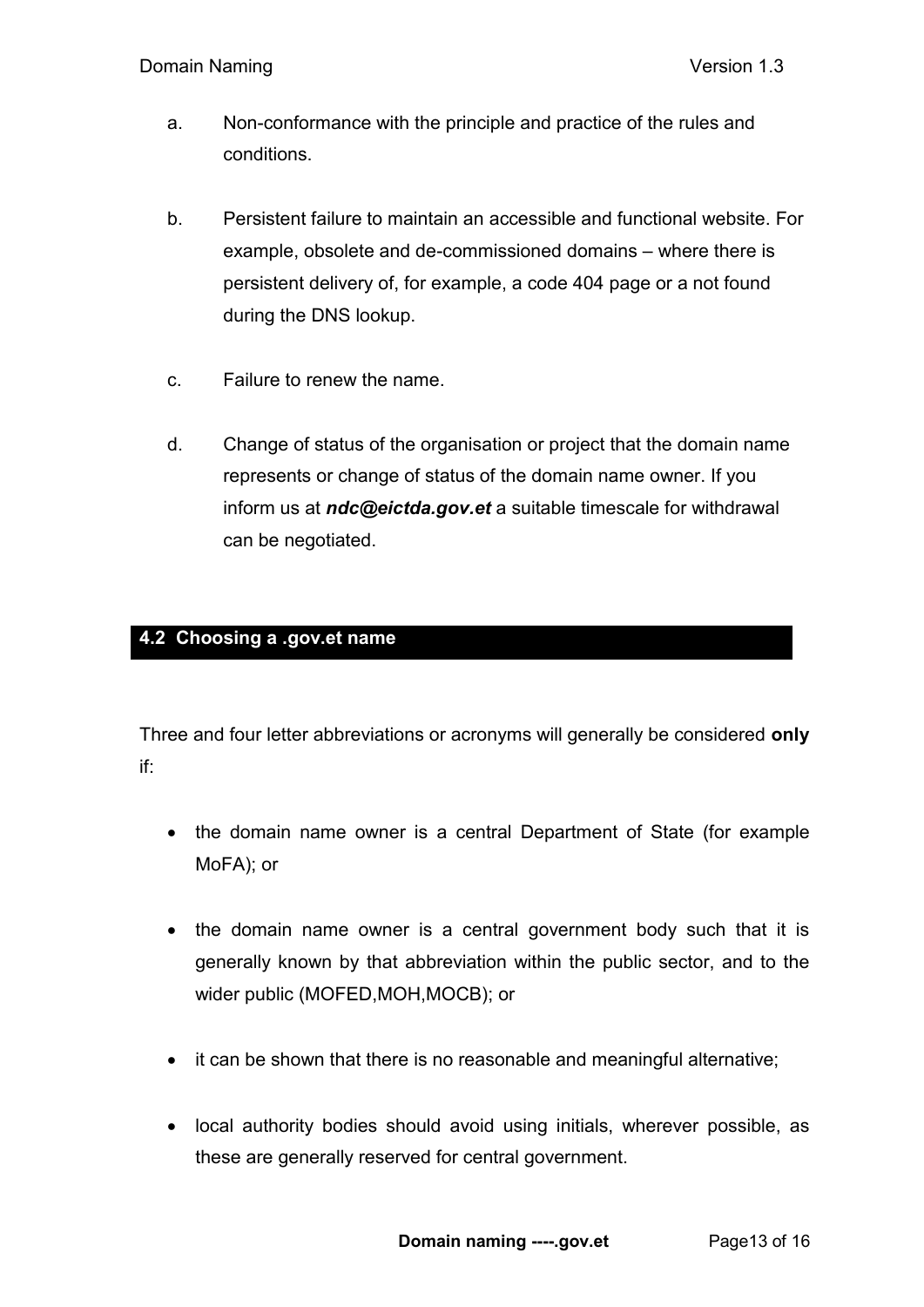The EICTDA will be the final arbiter of what is considered to be an acceptable three and four letter abbreviations or acronyms.

# <span id="page-13-0"></span>**Appendix A :Withdrawal of .gov.et name, code of practice**

The following is EICTDA's code of practice on the withdrawal of and right to use a previously approved .gov.et domain name

# **Renewal not confirmed:**

We assume that all .gov.et domain owners will wish to renew. Therefore we restrict the effort we put into chasing an ISP for domain name renewal before using our right to terminate it. We will attempt to obtain confirmation of renewal twice over a 90 day period before withdrawal of the DNS entry.

## **Charges not paid:**

ETC agrees to accept the responsibility to pay its invoices in a timely manner. When registration/modification/renewal charges are not paid within 60 days of the date of the invoice we reserve the right to suspend the DNS entry and within another 30 days withdraw the DNS entry.

Where ETC has indicated that it is not willing to accept responsibility for the renewal payment then within 60 days we will suspend the DNS and take reasonable steps to contact the named domain owner for instructions on a 'way forward'. If this is also unsuccessful then within another 30 days we will withdraw the DNS entry.

### **Decommissioned or faulty website:**

The minimum number of times and period over which we should attempt checking a domain name

> (a) for which we have received public complaints about its accessibility or the number of broken links,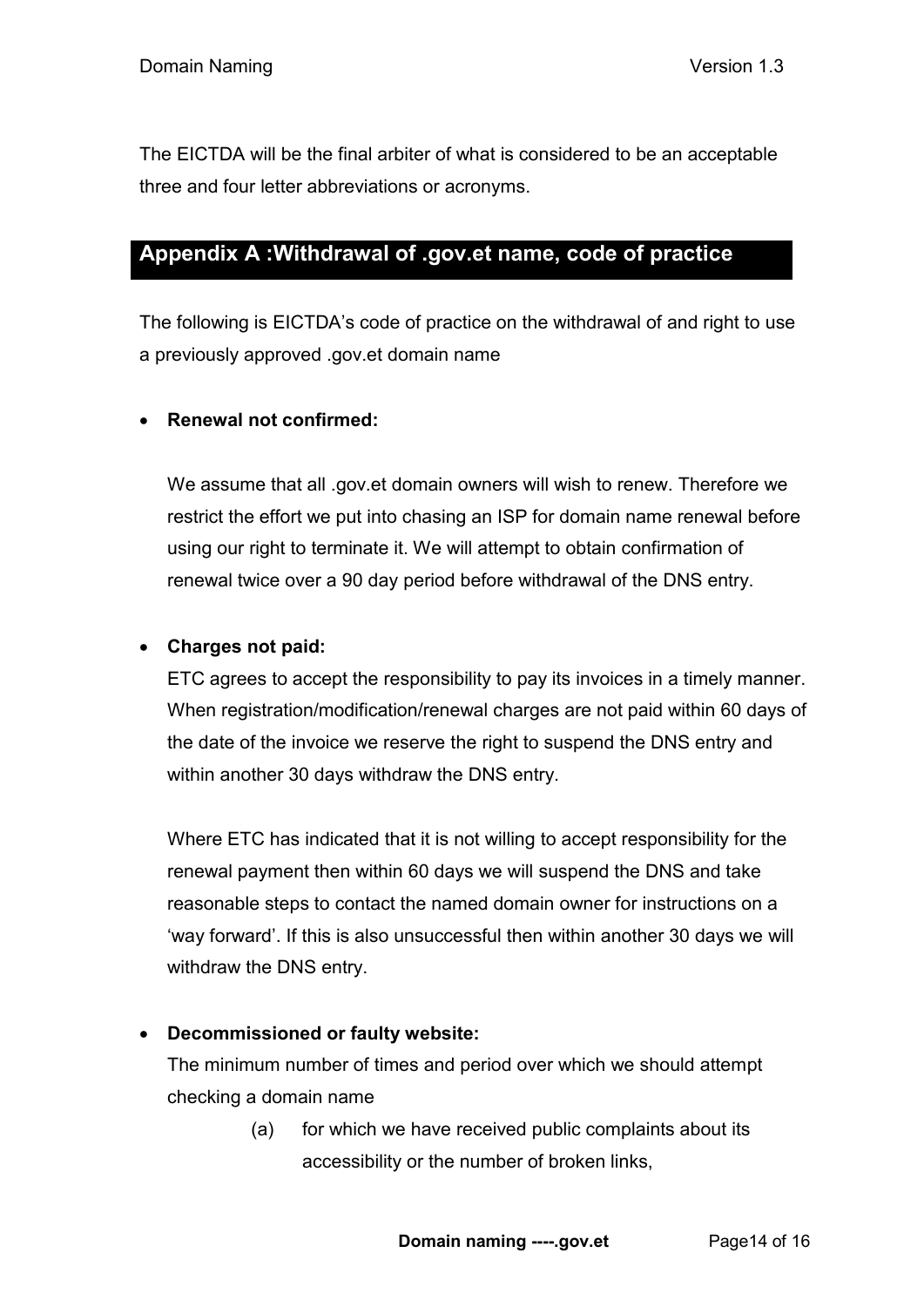- (b) that consistently appears to be decommissioned and/or
- (c) delivers nothing to the user, for example, a 404 page, 10 times over a 90 day period, then the DNS will be withdrawn.

## **Ineligible organisation**

The period of time that a .gov.et domain name may continue to be used by any organisation or project after undergoing a change of status that makes that organisation or project ineligible for a government domain name should be negotiated with the EICTDA, around 90 days as a **redirect** to their new domain name before the DNS is withdrawn, should be seen as an average.

### **Definitions:**

- 1. **Suspension** is taken to mean that the name will be switched off but after appropriate action or payment the domain name can be re-instated (redelegated).
- 2. **Withdrawn** is taken to mean that the DNS has been removed. To have it restored the registrant has to make a new application that will be subject to the rules and charges current at the time of the new application.